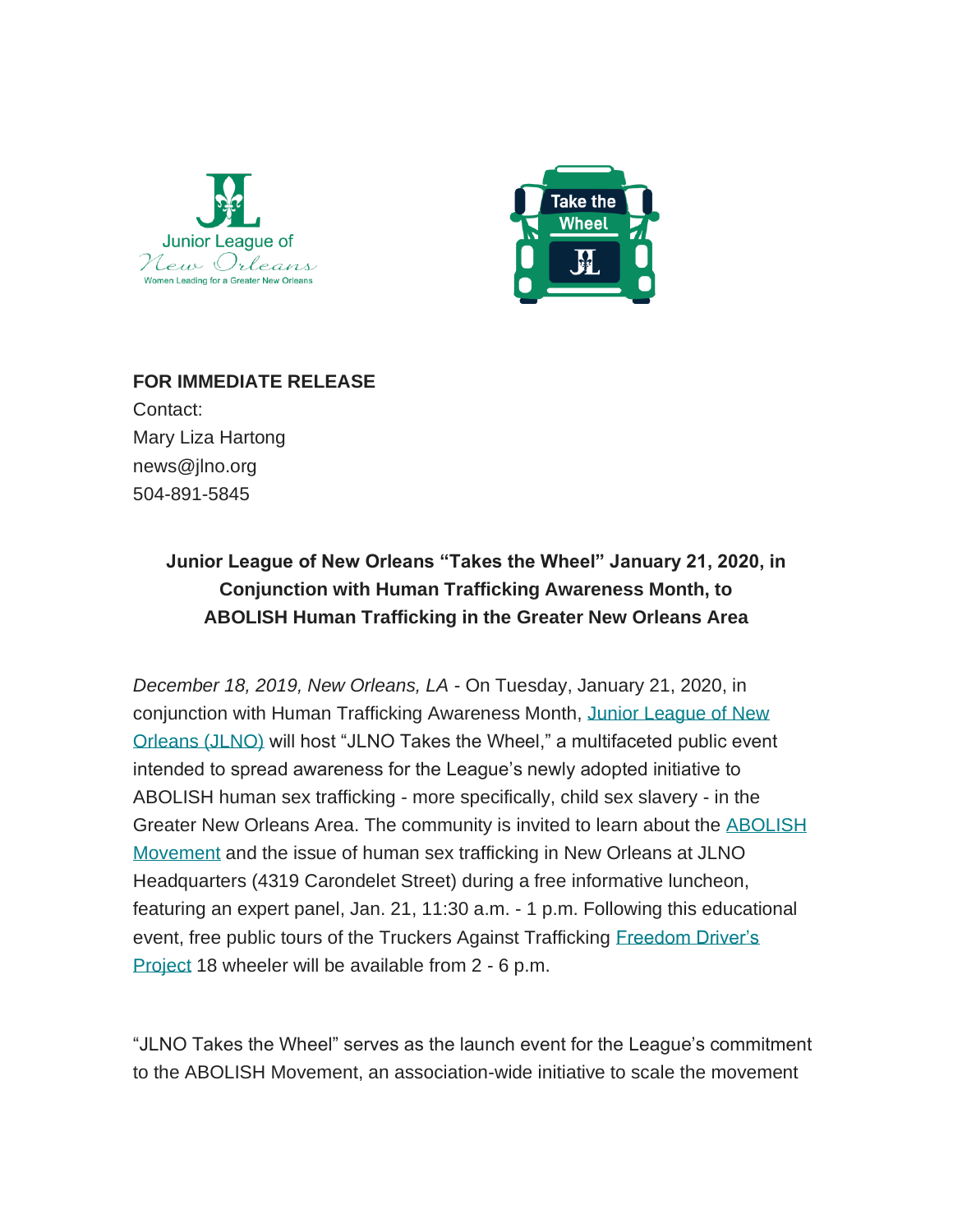and unite communities across the United States and beyond in an effort to generate greater awareness of the intractable, systemic issue of child sex slavery.

The "JLNO Takes the Wheel" luncheon, taking place from 11:30 a.m. - 1 p.m., will feature a panel discussion on the issue of sex trafficking in our community and beyond. The panel will include representatives from [Covenant House,](https://www.covenanthouse.org/) [Eden House](https://edenhousenola.org/)  [New Orleans,](https://edenhousenola.org/) local law enforcement and Truckers Against Trafficking. A question and answer session will follow. Tickets are required to attend the luncheon, please click [here](https://members.jlno.org/?nd=ticket_list&fundraiser_id=61) to reserve your spot.

From 2 - 6 p.m., the public is invited to tour the Truckers Against Trafficking Freedom Drivers Project, a first-of-its-kind mobile exhibit, which serves as the premiere tool for educating the community about the trucking industry and the realities of domestic sex trafficking. The 18 wheeler exhibition includes a theater station and actual artifacts from trafficking cases that connect the public to the stories of individuals enslaved in our country. This experience is intended to provide many with their first glimpse into the horrific reality of human trafficking, as well as offer simple action steps to combat the issue. Tours are estimated to take between 15 and 20 minutes to complete.

Visit our website [https://www.jlno.org/abolish](https://www.jlno.org/abolish/) to learn more about how you can get involved. Both the luncheon and tours of the 18 wheeler exhibit are free and open to the public. For private media tour opportunities (available 10 a.m. - noon), please contact news@jlno.org.

## ABOUT THE ABOLISH MOVEMENT

The ABOLISH Movement was founded in 2014 by the [Junior League of Tampa](https://www.jltampa.org/community/advocacy/the-abolish-movement/)  [\(JLT\)](https://www.jltampa.org/community/advocacy/the-abolish-movement/) to unite Tampa organizations and agencies in drawing attention to the problem of child sex slavery in the Tampa Bay area. In 2017, The Association of Junior Leagues International (AJLI) adopted [ABOLISH](https://abolishmovement.org/) as an association-wide initiative to scale the movement and unite communities across the United States